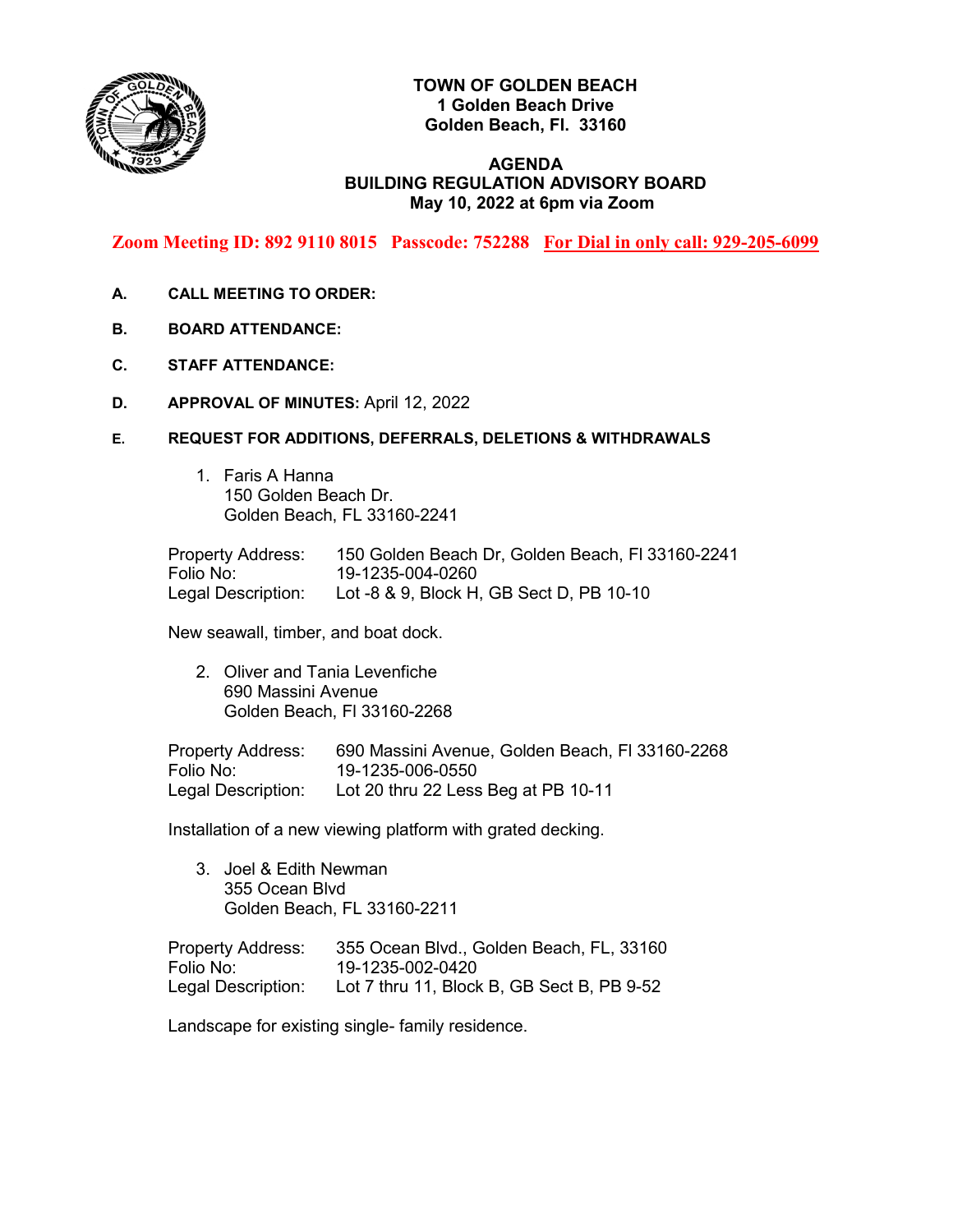4. 310 South Parkway LLC 310 S Parkway Golden Beach, FL 33160

Property Address: 310 South Parkway, Golden Beach, FL, 33160 Folio No: 19-1235-005-0590 Legal Description: Lot 31 & 32, Block G, GB Sect E, PB 8-122

Installation dock replacement & seawall repair.

5. 521 Golden Beach LLC C/O JSRE Acquisitions LLC 546 Fifth Ave New York, NY 10036

Property Address: 521 Ocean Blvd, Golden Beach, FL 33160-2215 Folio No: 19-1235-001-0630 Legal Description: Lot 35 thru 38, Block D, GB Sect A, PB 9-52

Request to increase first floor elevation.

6. Olga Zueva Alexey Labzin 688 Massini Ave Golden Beach, Fl 33160

| <b>Property Address:</b> | 688 Massini Avenue, Golden Beach, FL 33160-2215 |
|--------------------------|-------------------------------------------------|
| Folio No:                | 19-1235-006-0530                                |
| Legal Description:       | Lot 20 & 21 Desc. Beg at, GB Sect F, PB 10-11   |

Installation of a new concrete seawall cap, a new concrete dock and a new boatlift.

7. 200 Golden Beach LLC 17201 Collins Ave 3501 Sunny Isles Beach, FL 33160

| <b>Property Address:</b> | 200 Golden Beach, Golden Beach, FL 33160-2215 |
|--------------------------|-----------------------------------------------|
| Folio No:                | 19-1235-004-0010                              |
| Legal Description:       | Lot 1 & 2, Blk G GB Sec D, PB 10-10           |

Construction of a new single-family residence and landscape design approval.

8. Adam Brian Glazer Carmen Isbely Glazer 19973 Ne 37 Ave Aventura, FL 33180

| <b>Property Address:</b> | 624 Ocean Blvd., Golden Beach, FL 33160-2215     |
|--------------------------|--------------------------------------------------|
| Folio No:                | 19-1235-001-0080                                 |
| Legal Description:       | Lot 8 & S1/2 of Lot 9, Blk 1, GB Sect A, PB 9-52 |

Construction of a new single-family residence design approval.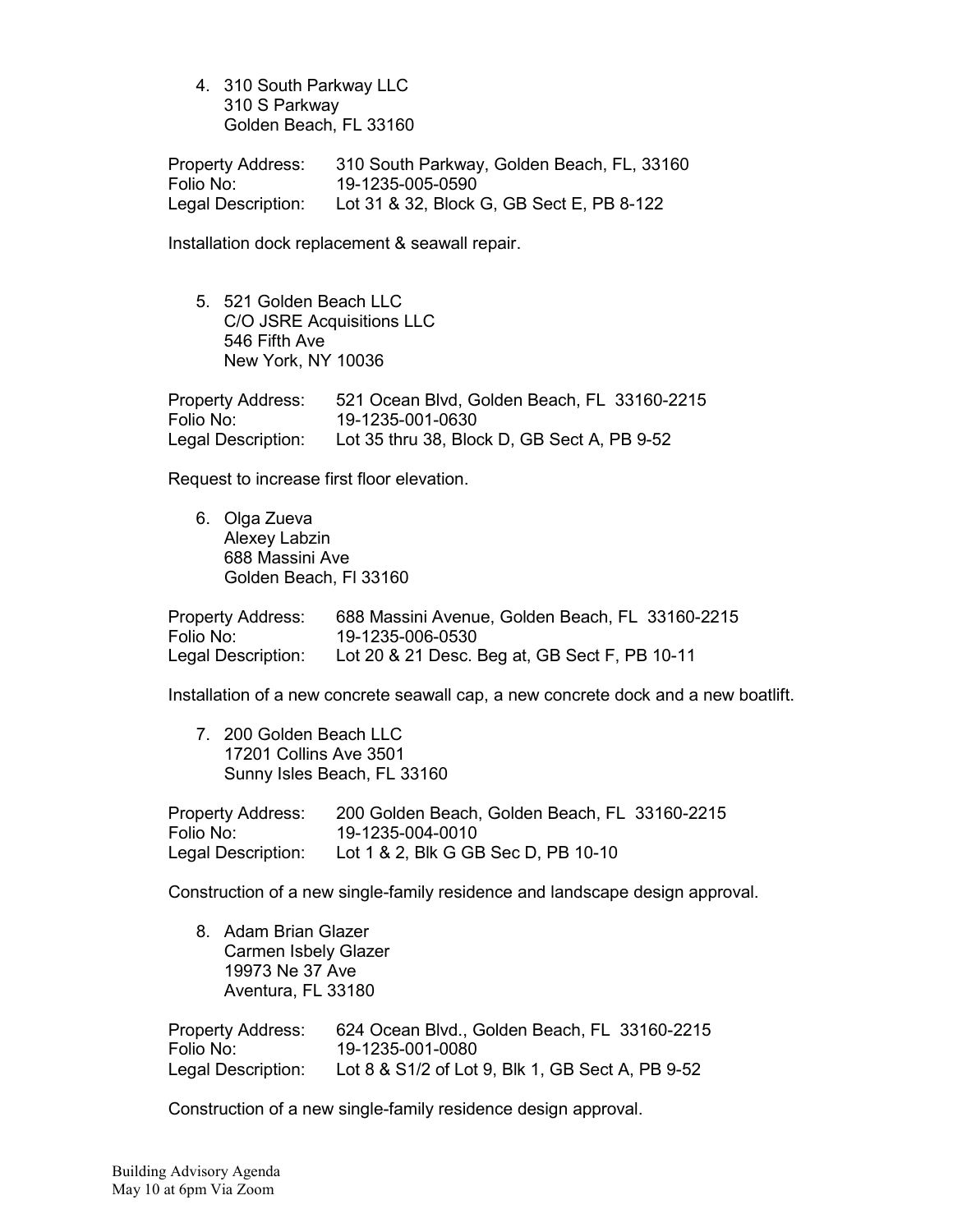#### **F. VARIANCE REQUEST(S):**

9. Maxie Ezratti 12717 West Sunrise Blvd., #415 Sunrise, FL 33323

Property Address: 200 South Island Drive, Golden Beach, FL,<br>Folio No: 19-1235-004-0680 Folio No: 19-1235-004-0680 Lot 29 & 30, Block J, GB Sect D, PB 10-10

Construction of a new seawall.

Relief from Town Code Sec. 46-81. - Extension of seawall into waterways. No part of any seawall, including slabs may extend beyond any lot property line into any waterway in the Town. The piles and cap beam may encroach into the waterway, if approved by the agency having jurisdiction.

Request is to allow the new seawall cap and panels to encroach outside the property line, into the waterway, at approximately 3.5'

### **G. OLD BUSINESS:**

10. Maxie Ezratti 12717 West Sunrise Blvd., #415 Sunrise, FL 33323

| <b>Property Address:</b> | 200 South Island Drive, Golden Beach, FL, |
|--------------------------|-------------------------------------------|
| Folio No:                | 19-1235-004-0680                          |
| Legal Description:       | Lot 29 & 30, Block J, GB Sect D, PB 10-10 |

Construction of a new seawall.

11. Vanessa Elia 4000 Island Blvd, penthouse 1 Aventura, FL 33160

| Property Address:  | 447 Center Island Drive, Golden Beach, FL 33160-2215 |
|--------------------|------------------------------------------------------|
| Folio No:          | 19-1235-005-0010                                     |
| Legal Description: | Lot 14 Blk L, GB Sect E, PB 8-122                    |

Construction of a new pergola.

#### **H. NEW BUSINESS:**

| 12. David and Lorena Rodriguez  | 17475 Collins Avenue, #1402<br>Sunny Isles Beach, FL. 33160      |
|---------------------------------|------------------------------------------------------------------|
| <b>Property Address:</b>        | 125 Ocean Boulevard, Golden Beach, FL. 33160<br>19-1235-003-0040 |
| Folio No:<br>Legal Description: | Lot 6 & S /2 of Lot 7, Block A, GB Sect C., PB 9-52              |

Construction of a new single-family residence, gazebo, and landscape design approval.